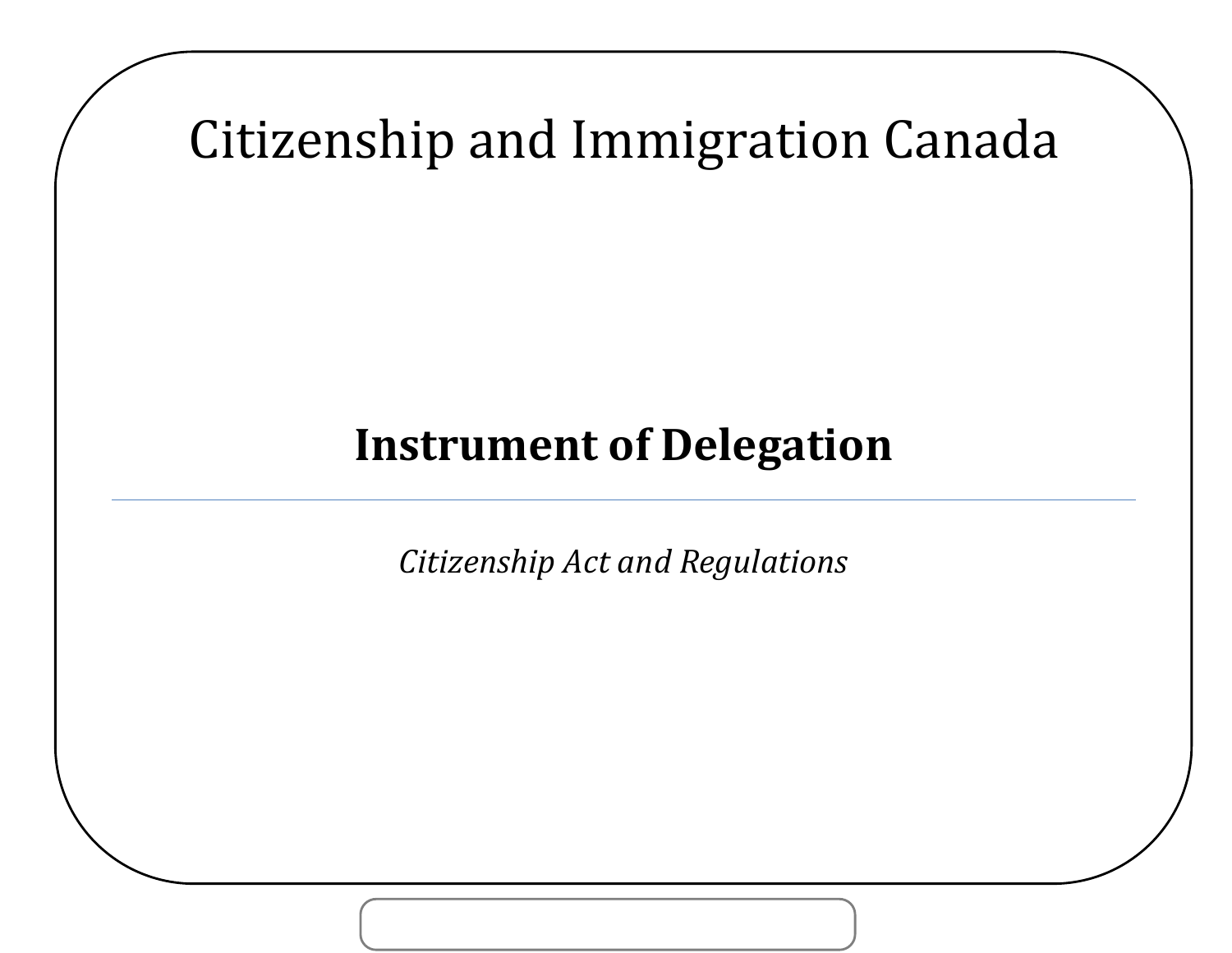### **INSTRUMENT OF DELEGATION**

I, Ahmed Hussen, Minister of Citizenship and Immigration, repeal the former Citizenship Instrument of Delegation dated April 26, 2018 and, pursuant to section 23 of the *Citizenship Act* (hereafter referred to as the Act), hereby:

- 1. Authorize any person whose position is set out in column 4, to do anything that is required to be done or that may be done by me and that is described in column 3, in relation to any provision of the Act and its regulations that is referenced in column 2;
- 2. Authorize a person who is required to temporarily replace any person whose position is set out in column 4, to exercise the same powers that the person usually occupying that position is authorized to exercise according to paragraph 1;
- 3. Authorize a person who has *direct or indirect* supervisory responsibility for any person whose position is set out in column 4, to exercise the same powers that the person occupying that position is authorized to exercise according to paragraph 1;
- 4. The following definitions apply throughout this instrument:
	- **a) Registrar:** means the Registrar of Canadian Citizenship.
	- **b) Citizenship Officer, CN**: an officer within the Centralized Network of the Department of Citizenship and Immigration occupying any of the following positions and who has completed the training required for that position:
		- Citizenship and Immigration Case Processing Agent
		- Citizenship and Immigration Case Processing Officer
		- Team leader
	- **c) Citizenship Officer, DN**: an officer within the Domestic Network of the Department of Citizenship and Immigration occupying any of the following positions and who has completed the training required for that position:
		- Citizenship and Immigration Case Processing Agent
		- Citizenship and Immigration Case Processing Officer
		- Risk Assessment Officer
		- Citizenship Supervisor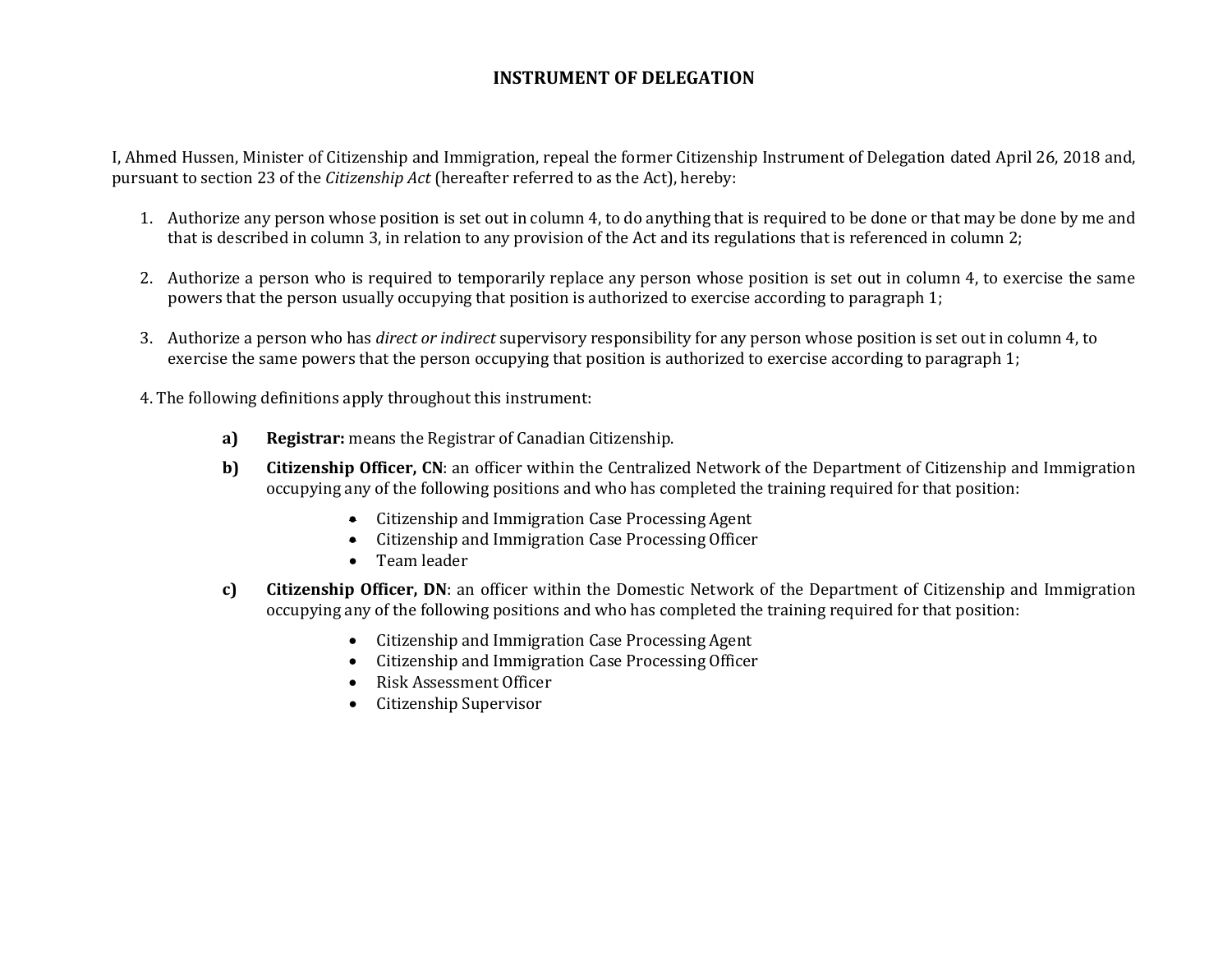- **d) Citizenship Officer, CPPG**: an officer of the Department of Citizenship and Immigration within the Citizenship and Passport Program Guidance Branch who reports directly or indirectly to the Registrar, occupies any of the following positions, and who has completed the training required for that position:
	- Program Officer
	- Junior Program Officer
	- Program Advisor
	- Senior Program Advisor
	- Senior Policy/Program Advisor
	- Assistant Director
- **e) Citizenship Officer, CMB:** an officer of the Department of Citizenship and Immigration
	- i. who reports directly or indirectly to a Director within Case Management Branch (CMB), occupies any of the following positions, and has completed the training required for that position:
		- Senior Analyst
		- Manager
		- Investigative Analyst
		- Analyst
		- Junior Analyst
		- Senior Decision-maker
		- Assistant Director

#### or:

- ii. is a Director within CMB
- **f) Immigration Officer at Missions abroad**: a Canada-based officer of the Department of Citizenship and Immigration exercising the function of an Immigration Officer at Canadian missions or immigration offices abroad.

Signed the Honourable Ahmed Hussen **Minister of Citizenship and Immigration**

Dated at Ottawa, this 16th of January, 2019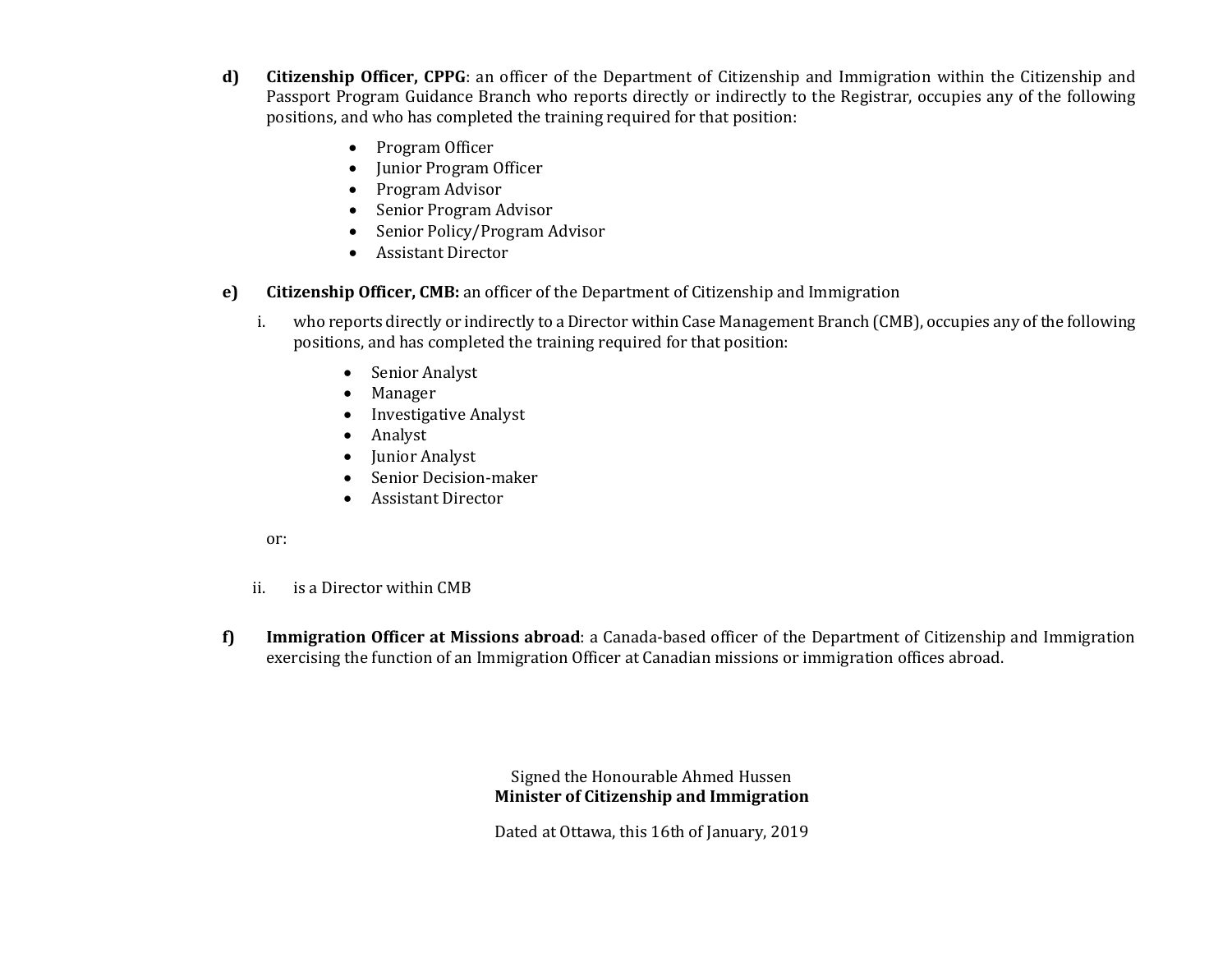## **TABLE OF CONTENTS**

| <b>SECTIONS</b>                   | <b>ITEMS</b> | <b>PAGES</b> |
|-----------------------------------|--------------|--------------|
| Interpretation                    | $\mathbf{1}$ | $\mathbf{1}$ |
| <b>Grant of Citizenship</b>       | $2 - 10$     | $1 - 2$      |
| <b>Loss of Citizenship</b>        | $11 - 21$    | $2 - 3$      |
| <b>Resumption of Citizenship</b>  | 22           | 3            |
| <b>Certificate of Citizenship</b> | $23 - 26$    | 3            |
| Procedure                         | 27-38        | $3 - 4$      |
| Administration                    | 39-47        | $4 - 5$      |
| <b>Disclosure of information</b>  | 48-60        | $5 - 7$      |

## **ACRONYMS**

| <b>CMB</b>      | <b>Case Management Branch</b>             |
|-----------------|-------------------------------------------|
| <b>CN</b>       | <b>Centralized Network</b>                |
| <b>DN</b>       | <b>Domestic Network</b>                   |
| <b>NHQ</b>      | National Headquarters                     |
| <b>CPPG</b>     | Citizenship and Passport Program Guidance |
| <b>CR</b>       | Citizenship Regulations                   |
| CR <sub>2</sub> | Citizenship Regulations No. 2             |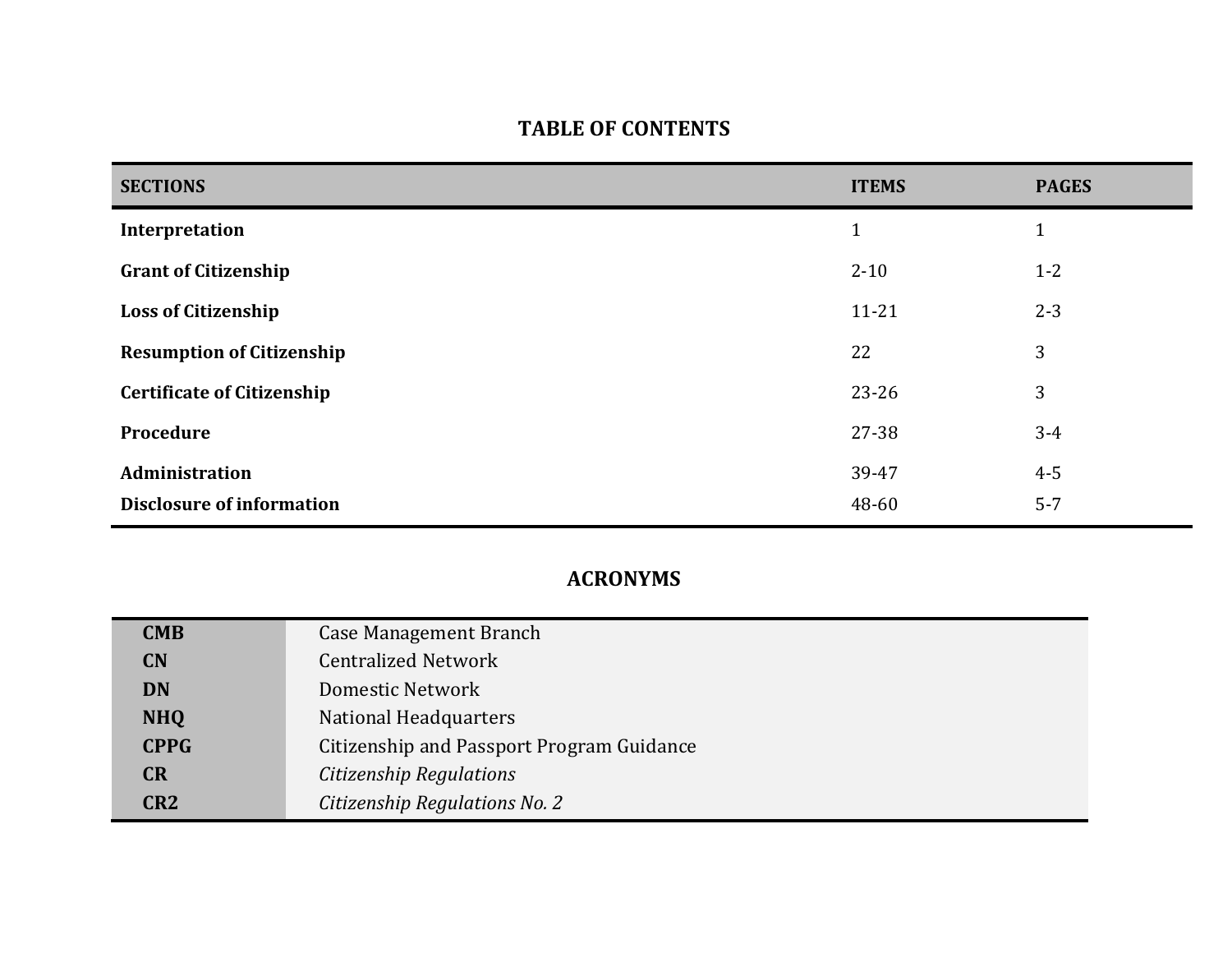| Column 1<br>Item | Column 2<br><b>Act and Regs.</b><br><b>References</b> | Column 3<br><b>Description of Power</b>                                                                                                                                                                                                                                                                                                                                                                                                                                           | Column 4<br><b>Delegated Persons</b>                                                                                                                                 |  |  |
|------------------|-------------------------------------------------------|-----------------------------------------------------------------------------------------------------------------------------------------------------------------------------------------------------------------------------------------------------------------------------------------------------------------------------------------------------------------------------------------------------------------------------------------------------------------------------------|----------------------------------------------------------------------------------------------------------------------------------------------------------------------|--|--|
|                  | <b>INTERPRETATION</b>                                 |                                                                                                                                                                                                                                                                                                                                                                                                                                                                                   |                                                                                                                                                                      |  |  |
| 1.               | CR <sub>2</sub>                                       | Delegated authority - Authorize a person to perform the duties of a<br>Citizenship Officer, as prescribed by the Citizenship Regulations.                                                                                                                                                                                                                                                                                                                                         | Registrar                                                                                                                                                            |  |  |
|                  |                                                       | <b>GRANT OF CITIZENSHIP</b>                                                                                                                                                                                                                                                                                                                                                                                                                                                       |                                                                                                                                                                      |  |  |
| 2.               | A5(1)                                                 | Delegated authority - Grant citizenship to any person who meets the<br>specified requirements for citizenship.                                                                                                                                                                                                                                                                                                                                                                    | Citizenship Officer, CN<br>Citizenship Officer, DN<br>Citizenship Officer, CPPG<br>Citizenship Officer, CMB                                                          |  |  |
| $\overline{3}$ . | A5(2)                                                 | Delegated authority - Grant citizenship to any person, who is a minor child<br>of a citizen, who meets the specified requirements for citizenship.                                                                                                                                                                                                                                                                                                                                | Citizenship Officer, CN<br>Citizenship Officer, DN<br>Citizenship Officer, CPPG<br>Citizenship Officer, CMB                                                          |  |  |
| 4.               | A5(3)(a)                                              | Delegated authority - Waive on compassionate grounds the requirements of<br>paragraph $5(1)(d)$ or $5(1)(e)$ .                                                                                                                                                                                                                                                                                                                                                                    | Citizenship Officer, CMB<br>Citizenship Officer, DN                                                                                                                  |  |  |
| $\overline{5}$ . | A5(3)(b)                                              | Delegated authority - Waive on compassionate grounds, in the case of a<br>minor, the requirements of paragraph $5(1.04)(a)$ or $5(1)(c)$ of the Act or the<br>requirement respecting the taking of the oath of citizenship.                                                                                                                                                                                                                                                       | Citizenship Officer, CMB                                                                                                                                             |  |  |
| 6.               | A5(3)(c)                                              | Delegated authority - Waive on compassionate grounds the requirement to<br>take the oath of citizenship in the case of any person who is prevented from<br>understanding the significance of taking it by reason of their mental<br>disability.                                                                                                                                                                                                                                   | Citizenship Officer, CMB                                                                                                                                             |  |  |
| 7.               | A5(4)                                                 | Delegated authority - Grant citizenship to any person in order to alleviate<br>cases of statelessness or of special and unusual hardship or reward services<br>of an exceptional value to Canada.                                                                                                                                                                                                                                                                                 | Director, CMB Assistant Director, CMB<br>Senior Decision-maker, CMB                                                                                                  |  |  |
| 8.               | A5(5)                                                 | Delegated authority - Grant citizenship to a person, who has always been<br>stateless, who meets the specified requirements of the Act.                                                                                                                                                                                                                                                                                                                                           | Citizenship Officer, CN<br>Citizenship Officer, CPPG<br>Citizenship Officer, CMB                                                                                     |  |  |
| 9.               | $A5.1(1)$ ,<br>A5.1(2)                                | Delegated authority - Grant citizenship to a person, who was adopted by a<br>Canadian citizen on or after January 1, 1947, or for adoptions that took place<br>before January 1, 1947, was adopted by a parent who became a Canadian<br>citizen on January 1, 1947 (or April 1, 1949, in the case of Newfoundland and<br>Labrador for adoptions that took place prior to April 1, 1949), if the adoption<br>meets the specified requirements for citizenship for adopted persons. | Citizenship Officer, CN<br>Citizenship Officer, DN<br>Citizenship Officer, CPPG<br>Citizenship Officer, CMB<br><b>Missions Abroad:</b><br><b>Immigration Officer</b> |  |  |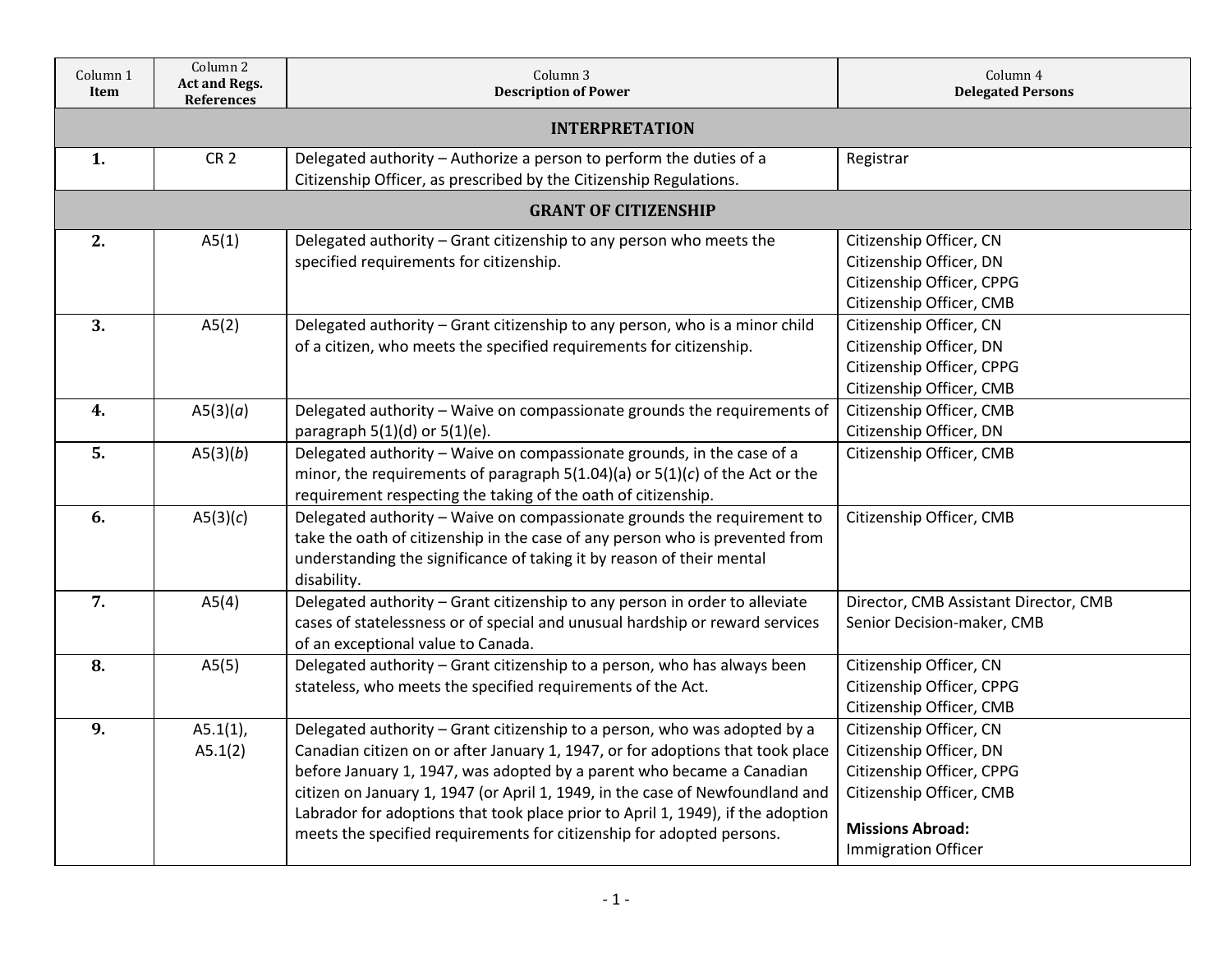| 10. | A5.1(3)  | Delegated authority - Grant citizenship to a person, who was adopted<br>abroad on or after January 1, 1947, by a Canadian citizen who is subject to<br>Quebec law governing adoptions - or before January 1, 1947, by a person<br>who became a Canadian citizen on January 1, 1947 and who is subject to                                                                                | Citizenship Officer, CN<br>Citizenship Officer, DN<br>Citizenship Officer, CPPG<br>Citizenship Officer, CMB |
|-----|----------|-----------------------------------------------------------------------------------------------------------------------------------------------------------------------------------------------------------------------------------------------------------------------------------------------------------------------------------------------------------------------------------------|-------------------------------------------------------------------------------------------------------------|
|     |          | Quebec law governing adoptions, if the adoption meets the specified<br>requirements for citizenship for adopted persons.                                                                                                                                                                                                                                                                | <b>Mission Abroad:</b><br><b>Immigration Officer</b>                                                        |
|     |          | <b>LOSS OF CITIZENSHIP</b>                                                                                                                                                                                                                                                                                                                                                              |                                                                                                             |
| 11. | CR7.1(1) | Delegated authority - Approve an application made by a person to renounce<br>the citizenship conferred by the Act if the person meets the specified<br>requirements to renounce citizenship.                                                                                                                                                                                            | Citizenship Officer, CN<br>Citizenship Officer, CPPG<br>Citizenship Officer, CMB                            |
| 12. | CR7.1(2) | Delegated authority - Waive on compassionate grounds the requirement to<br>understand the significance of renouncing citizenship in the case of a person<br>having a mental disability.                                                                                                                                                                                                 | Citizenship Officer, CPPG<br>Citizenship Officer, CMB                                                       |
| 13. | CR7.1(3) | Delegated authority - Issue a document to a person attesting that they have<br>renounced the citizenship conferred on them by the Act.                                                                                                                                                                                                                                                  | Citizenship Officer, CN<br>Citizenship Officer, CPPG<br>Citizenship Officer, CMB                            |
| 14. | A9(2)    | Delegated authority - Waive on compassionate grounds the requirements of<br>paragraph $9(1)(d)$ or $9(1)(e)$ of the Act.                                                                                                                                                                                                                                                                | Citizenship Officer, CPPG<br>Citizenship Officer, CMB                                                       |
| 15. | A9(3)    | Delegated authority -Approve and issue a certificate of renunciation to the<br>applicant who meets the specified requirements to renounce citizenship.                                                                                                                                                                                                                                  | Citizenship Officer, CN<br>Citizenship Officer, CPPG<br>Citizenship Officer, CMB                            |
| 16. | A10(1)   | Delegated authority - Revoke a person's citizenship or renunciation of<br>citizenship if that person has obtained, retained, renounced or resumed his<br>or her citizenship by false representation or fraud or by knowingly<br>concealing material circumstances.                                                                                                                      | Senior Analyst, CMB<br><b>Assistant Director, CMB</b><br>Senior Decision-maker, CMB<br>Director, CMB        |
| 17. | A10(3)   | Delegated authority - Before revoking a person's citizenship or renunciation,<br>provide the person with a written notice specifying his or her right to make<br>written representation, the period within which the person may make his or<br>her representations and the form and manner in which they must be made<br>and the grounds on which the revocation decision may be based. | Senior Analyst, CMB<br>Senior Decision-maker, CMB<br><b>Assistant Director, CMB</b><br>Director, CMB        |
| 18. | A10(3.2) | Delegated authority - Consider any representations received from the<br>person pursuant to paragraph (3.1)(a) before making a decision.                                                                                                                                                                                                                                                 | Senior Analyst, CMB<br>Senior Decision-maker, CMB<br><b>Assistant Director, CMB</b><br>Director, CMB        |
| 19. | A10(4)   | Delegated authority – On the basis of factors prescribed in CR 7.2, determine<br>whether a hearing is required, and hold a hearing if required.                                                                                                                                                                                                                                         | Senior Analyst, CMB<br>Senior Decision-maker, CMB                                                           |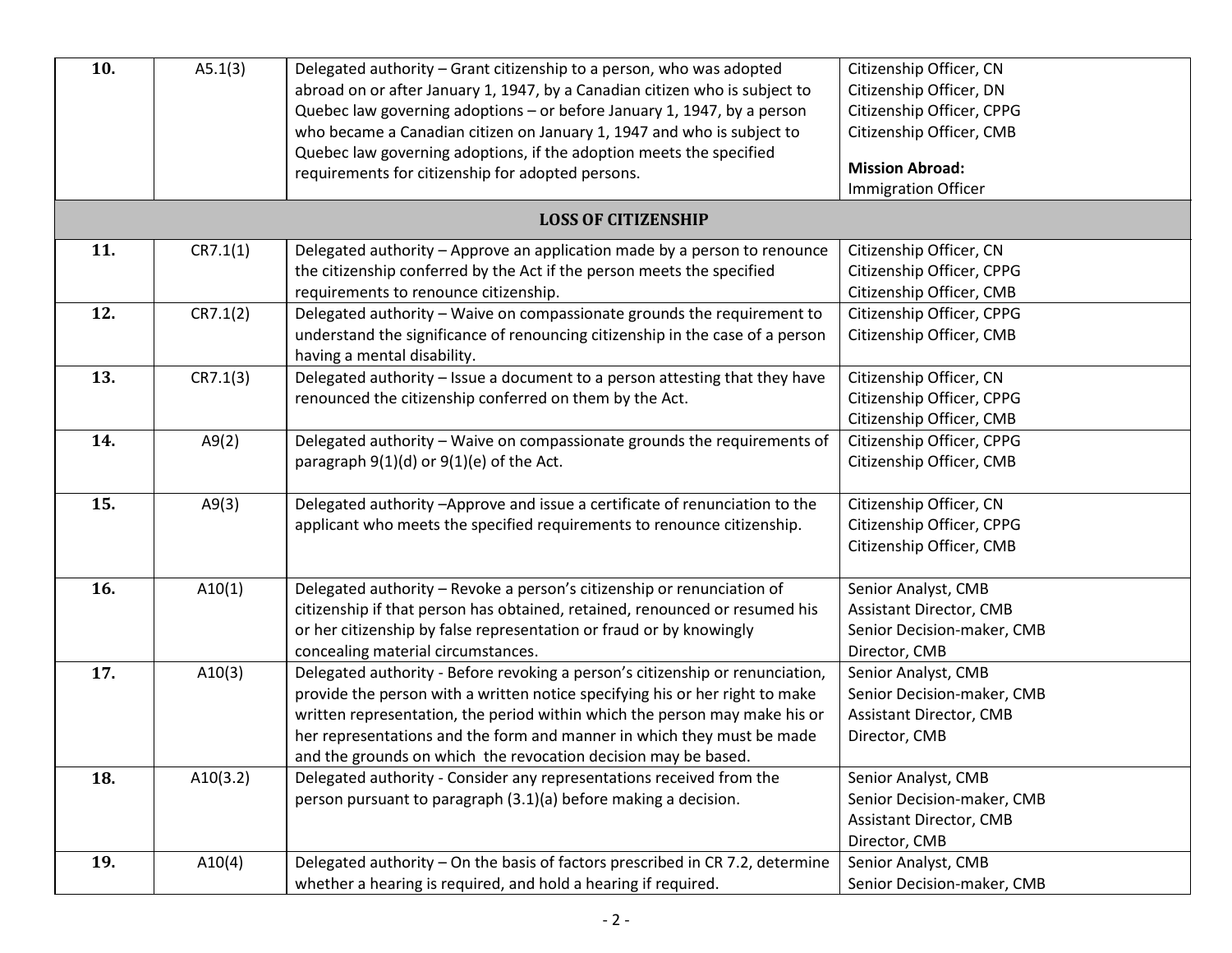|     |                                   |                                                                                                            | <b>Assistant Director, CMB</b> |  |  |
|-----|-----------------------------------|------------------------------------------------------------------------------------------------------------|--------------------------------|--|--|
|     |                                   |                                                                                                            | Director, CMB                  |  |  |
| 20. | A10(4.1)                          | Delegated authority -On the basis of a person's written representations                                    | Senior Analyst, CMB            |  |  |
|     |                                   | under 10(3.1)(a) of the Act, determine whether the person has not obtained,                                | Senior Decision-maker, CMB     |  |  |
|     |                                   | retained, renounced or resumed citizenship by false representation or fraud                                | <b>Assistant Director, CMB</b> |  |  |
|     |                                   | or knowingly concealing material circumstances, or whether considerations                                  | Director, CMB                  |  |  |
|     |                                   | respecting the person's personal circumstances warrant special relief. Refer                               |                                |  |  |
|     |                                   | the case to Court under 10.1(1) of the Act unless the requirements of                                      |                                |  |  |
|     |                                   | paragraphs 10(4.1)(a) or (b) have been met.                                                                |                                |  |  |
| 21. | A10(5)                            | Delegated authority - Provide the decision to the person in writing for                                    | Senior Analyst, CMB            |  |  |
|     |                                   | decisions made pursuant to subsection A10 (1) of the Act.                                                  | Senior Decision-maker, CMB     |  |  |
|     |                                   |                                                                                                            | <b>Assistant Director, CMB</b> |  |  |
|     |                                   |                                                                                                            | Director, CMB                  |  |  |
|     | <b>RESUMPTION OF CITIZENSHIP</b>  |                                                                                                            |                                |  |  |
| 22. | A11                               | Delegated authority -Grant citizenship to any person who, having ceased to                                 | Citizenship Officer, CN        |  |  |
|     |                                   | be a citizen, meets the requirements for resumption of citizenship.                                        | Citizenship Officer, DN        |  |  |
|     |                                   |                                                                                                            | Citizenship Officer, CPPG      |  |  |
|     |                                   |                                                                                                            | Citizenship Officer, CMB       |  |  |
|     | <b>CERTIFICATE OF CITIZENSHIP</b> |                                                                                                            |                                |  |  |
| 23. | A12(1)                            | Delegated authority - Determine whether a person, who applies for a                                        | Citizenship Officer, CN        |  |  |
|     |                                   | certificate of citizenship, is a citizen, and issue a certificate to those who are                         | Citizenship Officer, DN        |  |  |
|     |                                   | citizens or provide them with other means to establish their citizenship.                                  | Citizenship Officer, CPPG      |  |  |
|     |                                   |                                                                                                            | Citizenship Officer, CMB       |  |  |
|     |                                   |                                                                                                            |                                |  |  |
| 24. | A12(2)                            | Delegated authority - Issue a certificate to a person who acquires citizenship                             | Citizenship Officer, CN        |  |  |
|     |                                   | pursuant to s. 5, 5.1 or 11(1) of the Act or provide them with other means to                              | Citizenship Officer, DN        |  |  |
|     |                                   | establish their citizenship.                                                                               | Citizenship Officer, CPPG      |  |  |
|     |                                   |                                                                                                            | Citizenship Officer, CMB       |  |  |
| 25. |                                   |                                                                                                            |                                |  |  |
|     | CR 26(3)                          | Delegated authority - Determine that a person who is the holder of a<br>certificate is not entitled to it. | Registrar                      |  |  |
| 26. | CR2 15(3) &                       | Delegated authority - Require an applicant to provide evidence that                                        | Citizenship Officer, CN        |  |  |
|     | 16(3)                             | establishes that the issuance of a replacement certificate will not contravene                             | Citizenship Officer, DN        |  |  |
|     |                                   | subsection 25(1) of the Citizenship Regulations.                                                           | Citizenship Officer, CPPG      |  |  |
|     |                                   |                                                                                                            | Citizenship Officer, CMB       |  |  |
|     |                                   | <b>PROCEDURE</b>                                                                                           |                                |  |  |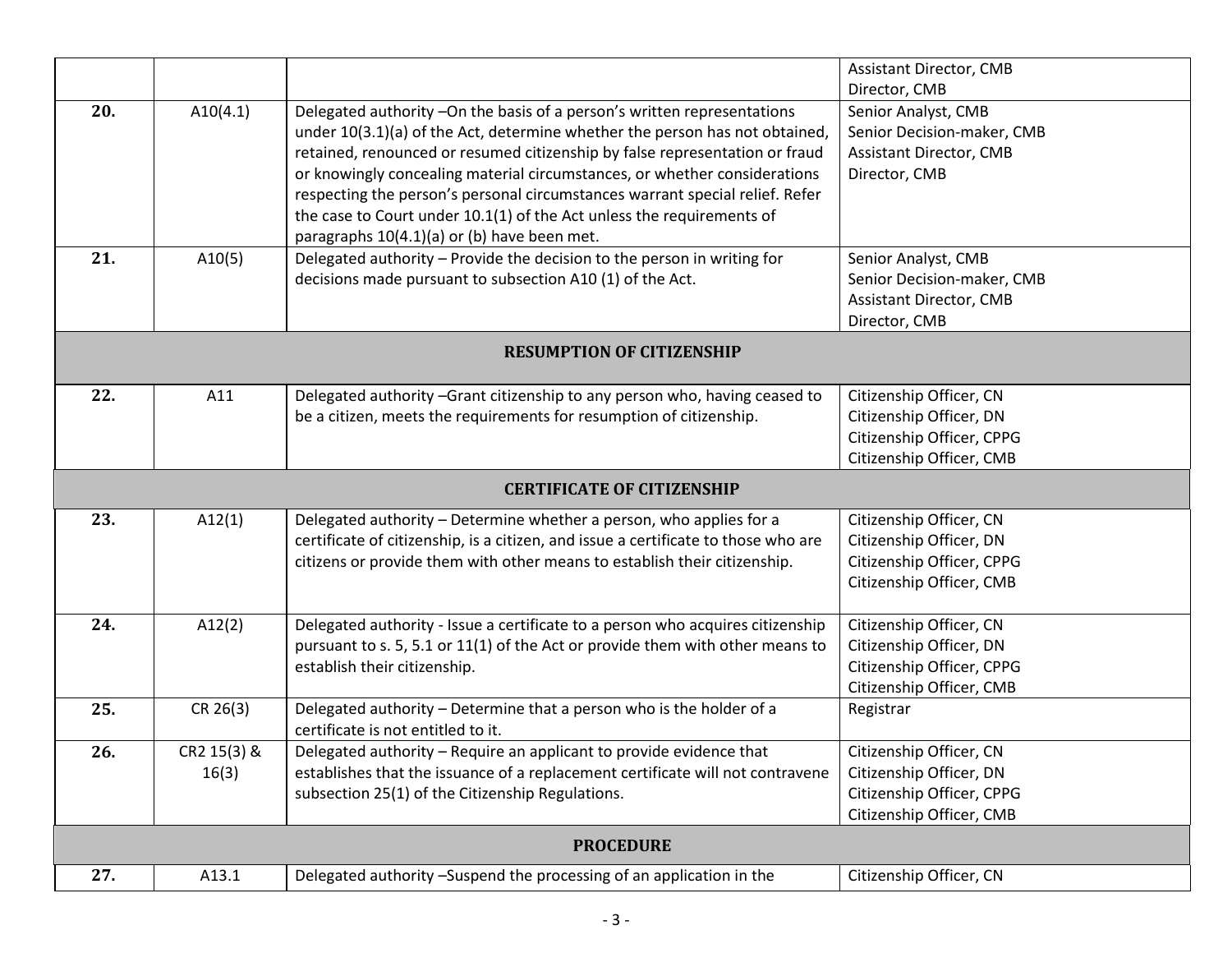|     |                | circumstances as provided for in this section.                                 | Citizenship Officer, DN                    |
|-----|----------------|--------------------------------------------------------------------------------|--------------------------------------------|
|     |                |                                                                                | Citizenship Officer, CPPG                  |
|     |                |                                                                                | Citizenship Officer, CMB                   |
|     |                |                                                                                | Registrar                                  |
| 28. | A13.2          | Delegated authority - Treat an application as abandoned if the                 | Citizenship Officer, DN                    |
|     |                | circumstances specified in this section are met.                               | Citizenship Officer, CN                    |
|     |                |                                                                                | Citizenship Officer, CMB                   |
| 29. | A19(2)         | Delegated authority - Make a report to the Security Intelligence Review        | Deputy Minister                            |
|     |                | Committee in the circumstances provided for in this section.                   |                                            |
| 30. | A19(3)         | Delegated authority - Cause a notice to be sent to a person who is the         | <b>Deputy Minister</b>                     |
|     |                | subject of a report made to the Security Intelligence Review Committee.        |                                            |
| 31. | A19.2(1)       | Delegated authority - When the Security Intelligence Review Committee has      | <b>Deputy Minister</b>                     |
|     |                | ceased to investigate a person subject to a report, refer the report as        |                                            |
|     |                | described in subsection 19(2) to a retired judge of a superior court appointed |                                            |
|     |                | under s.19.1(1) of the Act, and notify the person.                             |                                            |
| 32. | A22(1.1)       | Delegated authority - Waive on compassionate grounds the requirement of        | Citizenship Officer, CMB                   |
|     |                | paragraph 22(1)(b.1) of the Act.                                               |                                            |
|     |                |                                                                                |                                            |
| 33. | A22.1(3)       | Delegated authority - Instruct the Attorney General to make an application     | Assistant Director, Litigation Management, |
|     |                | for leave and judicial review in respect of a decision of a citizenship judge. | <b>CMB</b>                                 |
|     |                |                                                                                | Director, Litigation Management, CMB       |
| 34. | $CR$ 15(1) and | Delegated authority - Prepare questions for the 'Knowledge of Canada and       | Director General, Citizenship Branch       |
|     | 15(2)          | Citizenship Criteria' test.                                                    |                                            |
| 35. | CR 17(1)(c)    | Delegated authority - Direct a citizenship judge presiding at a citizenship    | Director General, CPPG                     |
|     |                | ceremony not to personally present certificates of citizenship to new          | Registrar                                  |
|     |                | citizens.                                                                      |                                            |
| 36. | CR 17(2)       | Delegated authority - Direct that a certificate of citizenship be presented to | Registrar                                  |
|     |                | a person granted citizenship under s. 5(1) of the Act, other than at a         |                                            |
|     |                | citizenship ceremony.                                                          |                                            |
| 37. | CR 19(2)       | Delegated authority - Direct that, for a person who has been granted           | Registrar                                  |
|     |                | citizenship under s. 5(1) of the Act, the oath be taken other than at a        |                                            |
|     |                | citizenship ceremony.                                                          |                                            |
| 38. | CR 22(1)       | Delegated authority - Administer the oath of citizenship and authorize a       | Director General, CPPG                     |
|     |                | person in writing to administer the oath of citizenship.                       | Registrar                                  |
|     |                | <b>ADMINISTRATION</b>                                                          |                                            |
| 39. | A23.1          | Delegated authority - Require an applicant to provide any additional           | Citizenship Officer, CN                    |
|     |                | information or evidence relevant to their application. Require an applicant to | Citizenship Officer, DN                    |
|     |                | appear to be examined.                                                         | Citizenship Officer, CPPG                  |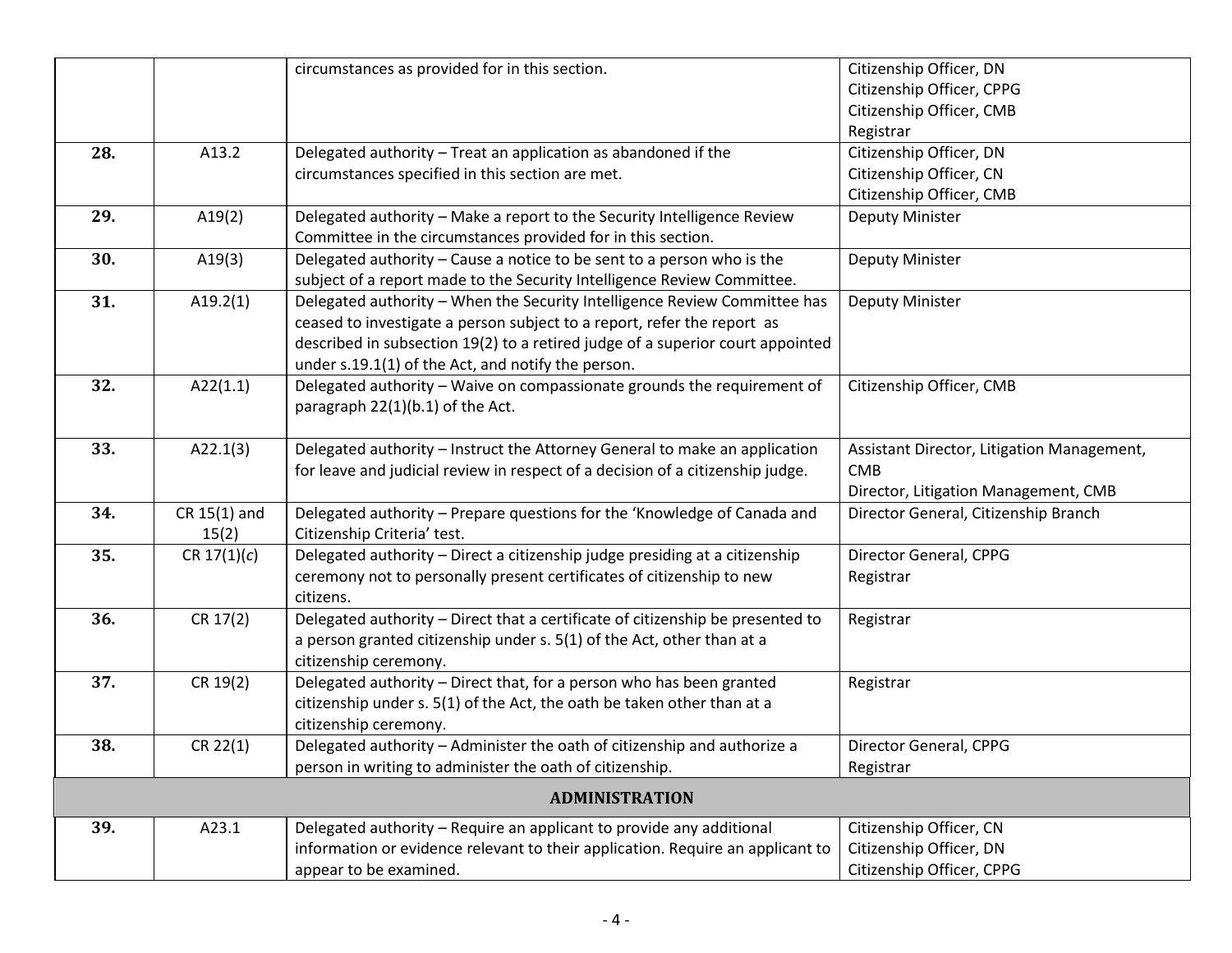|     |              |                                                                                | Citizenship Officer, CMB  |
|-----|--------------|--------------------------------------------------------------------------------|---------------------------|
| 40. | A23.2        | Delegated authority - Seize and detain any document provided for the           | Citizenship Officer, CN   |
|     |              | purposes of the Act for reasons outlined in this section.                      | Citizenship Officer, DN   |
|     |              |                                                                                | Citizenship Officer, CPPG |
|     |              |                                                                                | Citizenship Officer, CMB  |
| 41. | <b>CR 27</b> | Delegated authority - Provide written notice of the seizure of a document      | Citizenship Officer, CN   |
|     |              | under 23.2 of the Act, including the grounds for the seizure, and that the     | Citizenship Officer, DN   |
|     |              | person who provided the document may provide additional information with       | Citizenship Officer, CPPG |
|     |              | respect to the document.                                                       | Citizenship Officer, CMB  |
| 42. | <b>CR 28</b> | Delegated authority - For the purposes outlined in this section disclose       | Citizenship Officer, CN   |
|     |              | information with respect to a seized document, or provide the document         | Citizenship Officer, DN   |
|     |              | itself, to the Canada Border Services Agency for the period necessary to       | Citizenship Officer, CPPG |
|     |              | determine whether the document appears to be genuine or to have been           | Citizenship Officer, CMB  |
|     |              | unlawfully altered.                                                            |                           |
| 43. | <b>CR 29</b> | Delegated authority - Determine whether a seized document was                  | Citizenship Officer, CN   |
|     |              | fraudulently or improperly obtained or used, or whether its seizure is         | Citizenship Officer, DN   |
|     |              | necessary to prevent its fraudulent or improper use. Return a seized           | Citizenship Officer, CPPG |
|     |              | document to the person who provided it where factors outlined in CR29 are      | Citizenship Officer, CMB  |
|     |              | met.                                                                           |                           |
| 44. | <b>CR 30</b> | Delegated authority - Determine whether a seized document was obtained         | Citizenship Officer, CN   |
|     |              | or used fraudulently or improperly or whether the seizure is necessary to      | Citizenship Officer, DN   |
|     |              | prevent its fraudulent or improper use. Detain a seized document for as long   | Citizenship Officer, CPPG |
|     |              | as is necessary for the administration of the laws of Canada, then return the  | Citizenship Officer, CMB  |
|     |              | document to the authority that issued it or dispose of it in accordance with   |                           |
|     |              | the laws of Canada.                                                            |                           |
| 45. | A25(1)       | Delegated authority - Certify true copies, to be used as conclusive proof in a | Citizenship Officer, CN   |
|     |              | legal proceeding, of any declarations made under the Act or regulations, or    | Citizenship Officer, DN   |
|     |              | made under any prior Acts or regulations.                                      | Citizenship Officer, CPPG |
|     |              |                                                                                | Citizenship Officer, CMB  |
| 46. | A25 $(2)$    | Delegated authority - Certify a document, to be used as conclusive proof in    | Citizenship Officer, CN   |
|     |              | a legal proceeding, that it contains the same information as the original      | Citizenship Officer, CMB  |
|     |              | certificate.                                                                   |                           |
| 47. | A28          | Delegated authority – Prescribe the forms of applications, certificates and    | Registrar                 |
|     |              | other documents required for the purposes of the Act.                          |                           |
|     |              | <b>DISCLOSURE OF INFORMATION</b>                                               |                           |
| 48. | CR 26.1      | Delegated authority - Determine whether the conduct of a person referred       | Senior Analyst, CMB       |
|     |              | to in any of paragraphs 21.1(2)(a) to (c) of the Act meets the requirements    |                           |
|     |              | of CR 26.1. Disclose information outlined in this section to a body or person  |                           |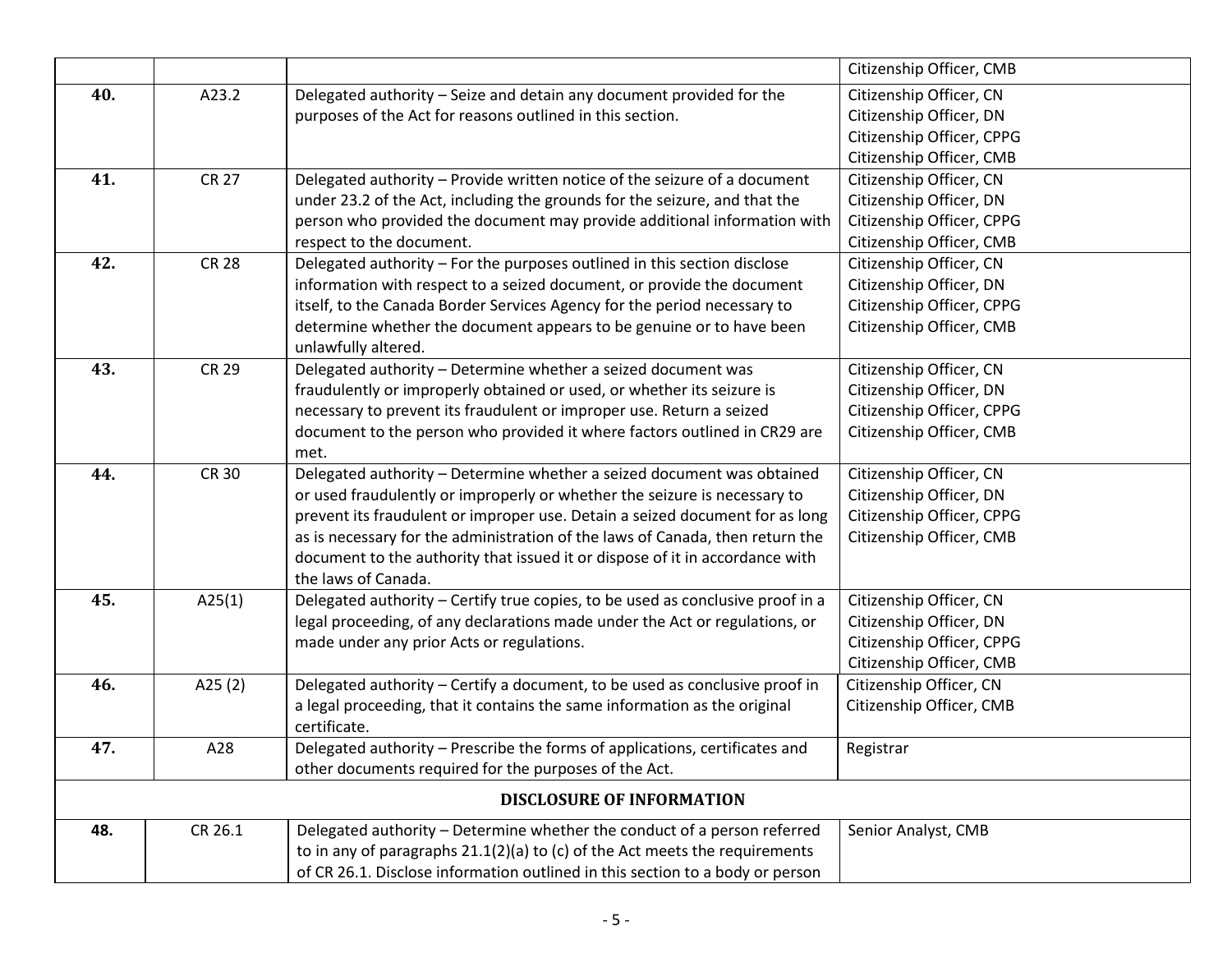|     |              | described in CR 26.1.                                                                                                                                                                                                                                                                                                                                         |                                                                                                             |
|-----|--------------|---------------------------------------------------------------------------------------------------------------------------------------------------------------------------------------------------------------------------------------------------------------------------------------------------------------------------------------------------------------|-------------------------------------------------------------------------------------------------------------|
| 49. | CR 26.3      | Delegated authority - Disclose information outlined in this section to any<br>department or agency of the government of Canada or of a province with<br>which the Minister has entered into an arrangement or agreement for the<br>purposes outlined in this section.                                                                                         | Citizenship Officer, CN<br>Citizenship Officer, DN<br>Citizenship Officer, CPPG<br>Citizenship Officer, CMB |
| 50. | CR 26.3      | Delegated authority - Enter into an arrangement or agreement with any<br>department or agency of the government of Canada or of a province for the<br>disclosure of information described in CR 26.3 for the purpose outlined in<br>this section.                                                                                                             | <b>Assistant Deputy Minister, Operations</b><br><b>Associate Deputy Minister</b><br>Deputy Minister         |
| 51. | CR 26.4(1)   | Delegated authority - Disclose information outlined in this section to any<br>department or agency of the government of Canada or of a province with<br>which the Minister has entered into an arrangement or agreement for the<br>disclosure of the information.                                                                                             | Citizenship Officer, CPPG<br>Citizenship Officer, CMB                                                       |
| 52. | CR 26.4(1)   | Delegated authority - Enter into an arrangement or agreement with any<br>department or agency of the government of Canada or of a province for the<br>disclosure of information for the purpose outlined in this section.                                                                                                                                     | <b>Assistant Deputy Minister, Operations</b><br><b>Associate Deputy Minister</b><br>Deputy Minister         |
| 53. | CR 26.4(2)   | Delegated authority - Disclose to departments and agencies of the<br>government of Canada or of a province any relevant information related to<br>false representation, fraud or concealment of material circumstances, where<br>this false representation, fraud or concealment of material circumstances<br>resulted in the loss of a person's citizenship. | Citizenship Officer, CMB                                                                                    |
| 54. | CR 26.5(1)   | Delegated authority - Disclose information outlined in this section within<br>the Department of Citizenship and Immigration.                                                                                                                                                                                                                                  | Citizenship Officer, CN<br>Citizenship Officer, DN<br>Citizenship Officer, CPPG<br>Citizenship Officer, CMB |
| 55. | CR 26.5(2)   | Delegated authority - Disclose information outlined in this section to the<br>Department of Employment and Social Development and to the Canada<br>Border Services Agency if the Minister has entered into an arrangement with<br>that Department or Agency for the disclosure of the information.                                                            | Citizenship Officer, CN<br>Citizenship Officer, DN<br>Citizenship Officer, CPPG<br>Citizenship Officer, CMB |
| 56. | $CR$ 26.5(2) | Delegated authority - Enter into an arrangement with the Department of<br>Employment and Social Development and the Canada Border Services<br>Agency for the disclosure of information for the purpose outlined in this<br>section.                                                                                                                           | <b>Assistant Deputy Minister, Operations</b><br><b>Associate Deputy Minister</b><br>Deputy Minister         |
| 57. | CR 26.6(2)   | Delegated authority - Disclose information outlined in paragraphs CR<br>26.6(2)(a) and (b) to the Canada Revenue Agency if the Minister has entered<br>into an arrangement with the Agency for the disclosure of the information.                                                                                                                             | Citizenship Officer, CN<br>Citizenship Officer, DN<br>Citizenship Officer, CPPG<br>Citizenship Officer, CMB |
| 58. | CR 26.6(2)   | Delegated authority - Enter into an arrangement with the Canada Revenue<br>Agency for the disclosure of information for the purpose outlined in this                                                                                                                                                                                                          | <b>Assistant Deputy Minister, Operations</b><br><b>Associate Deputy Minister</b>                            |